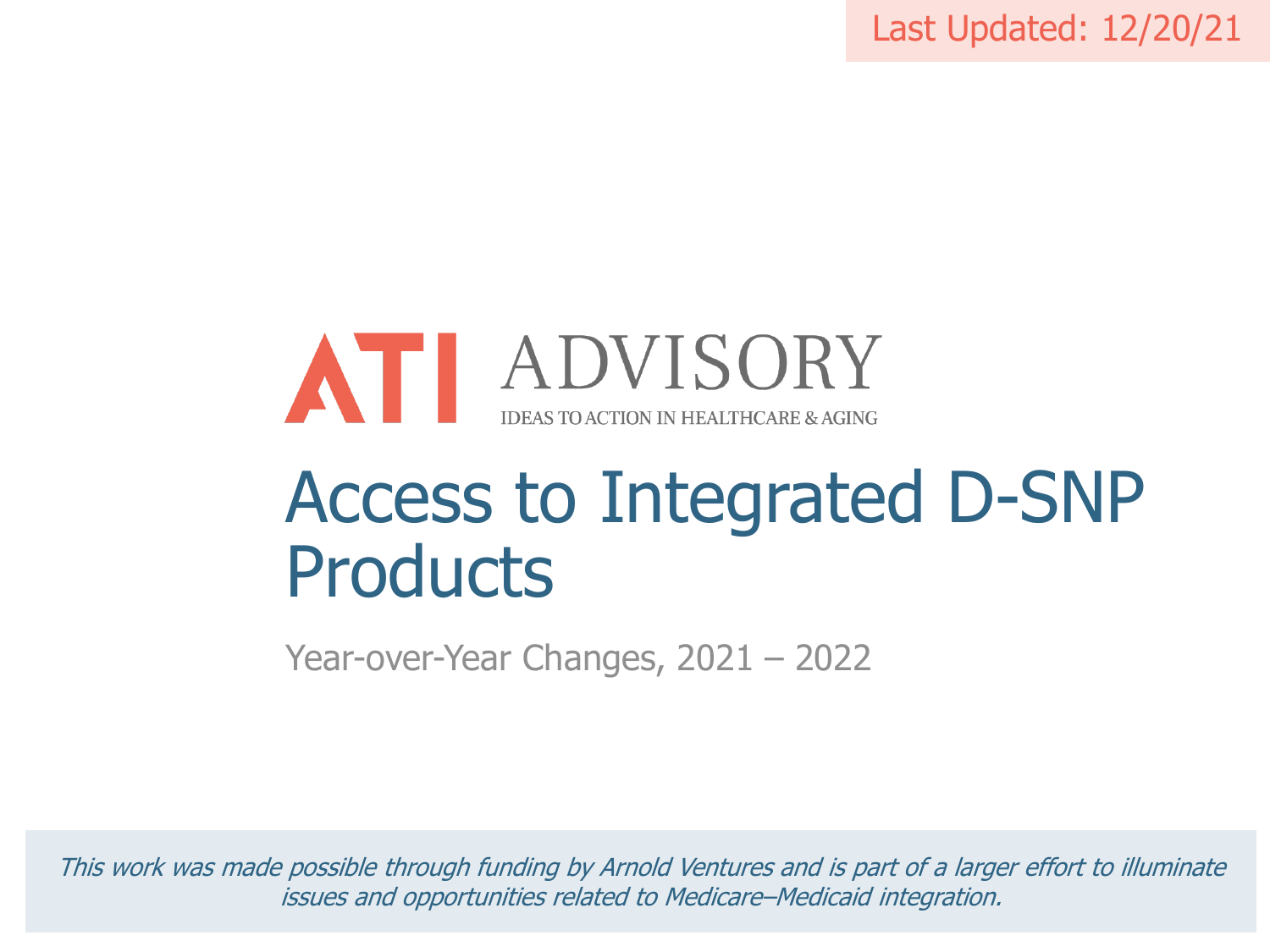### About This Chartbook



#### **Purpose**

Quantify access to integrated dual-eligible special needs plans (D-SNPs)\* among dual-eligible beneficiaries and year-over-year changes in this access



#### **Data Sources**

2021 Master Beneficiary Summary File; CY2021 and CY2022 of D-SNP Integration Status data; CY2021Q2 and CY2022Q1 plan benefit files from CMS

#### **Navigate directly to a chartbook section:**

- **[Summary](#page-3-0)**
- [Plan Trends](#page-4-0)
- [Geographic Access](#page-7-0)
- Enrollment Detail (forthcoming)



\*For purposes of quantifying access to meaningfully integrated options, Financial Alignment Medicare-Medicaid Plans (MMPs) were included in data counts related to fully-integrated D-SNPs (FIDE SNPs).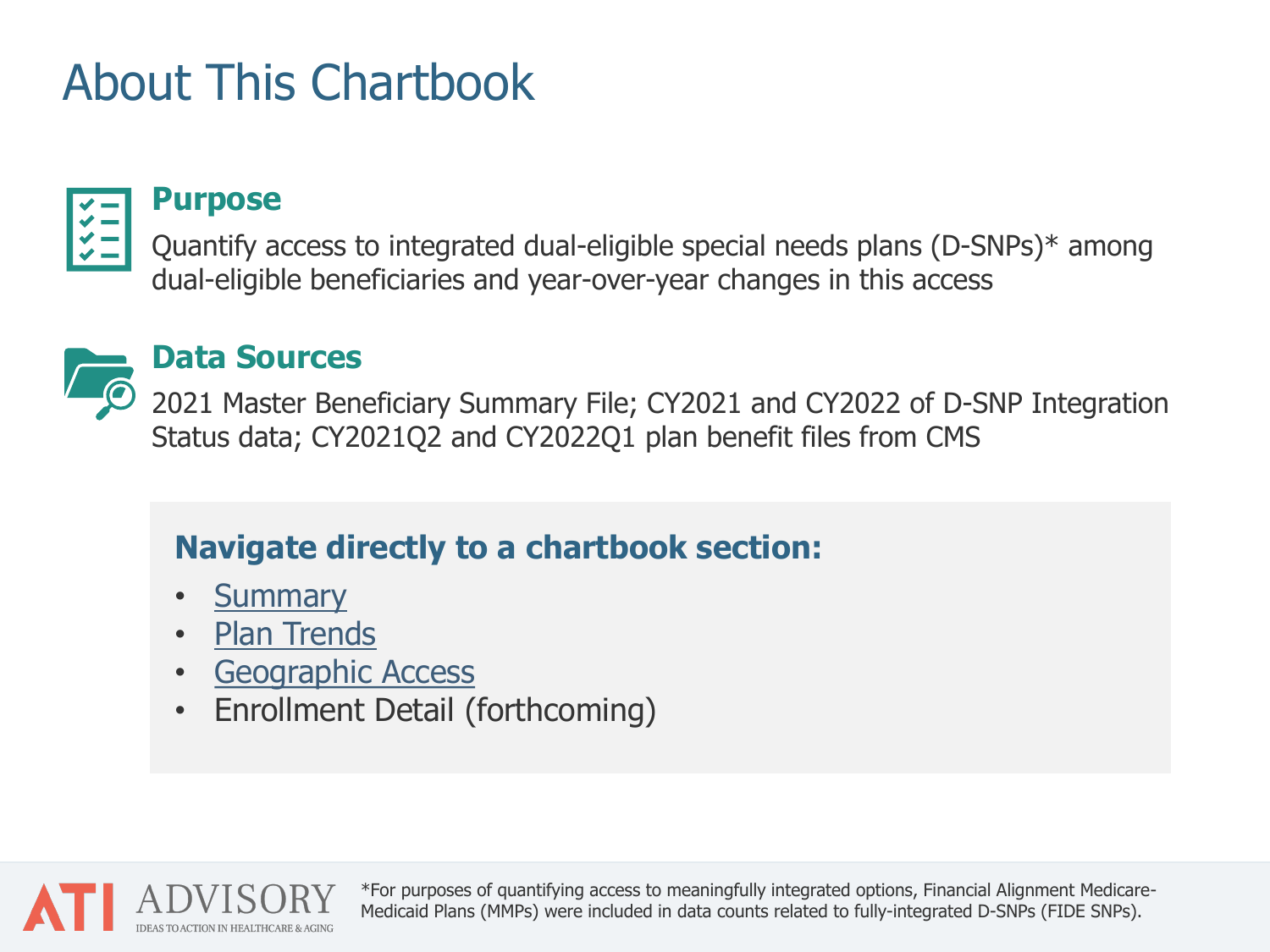## Background Information on Types of D-SNPs

Following the passage and implementation of the Bipartisan Budget Act (BBA) of 2018, three types of D-SNPs exist. Classification is based primarily on the amount of Medicaid risk the D-SNP organization bears, with integration generally increasing as Medicaid risk increases



\*D-SNP might bear Medicaid risk for physical health, but integration risk-bearing requirements are based on LTSS and BH risk.



\*For purposes of quantifying access to meaningfully integrated options, Financial Alignment Medicare-Medicaid Plans (MMPs) were included in data counts related to fully-integrated D-SNPs (FIDE SNPs). However, MMPs are defined differently in policy than FIDE-SNPs.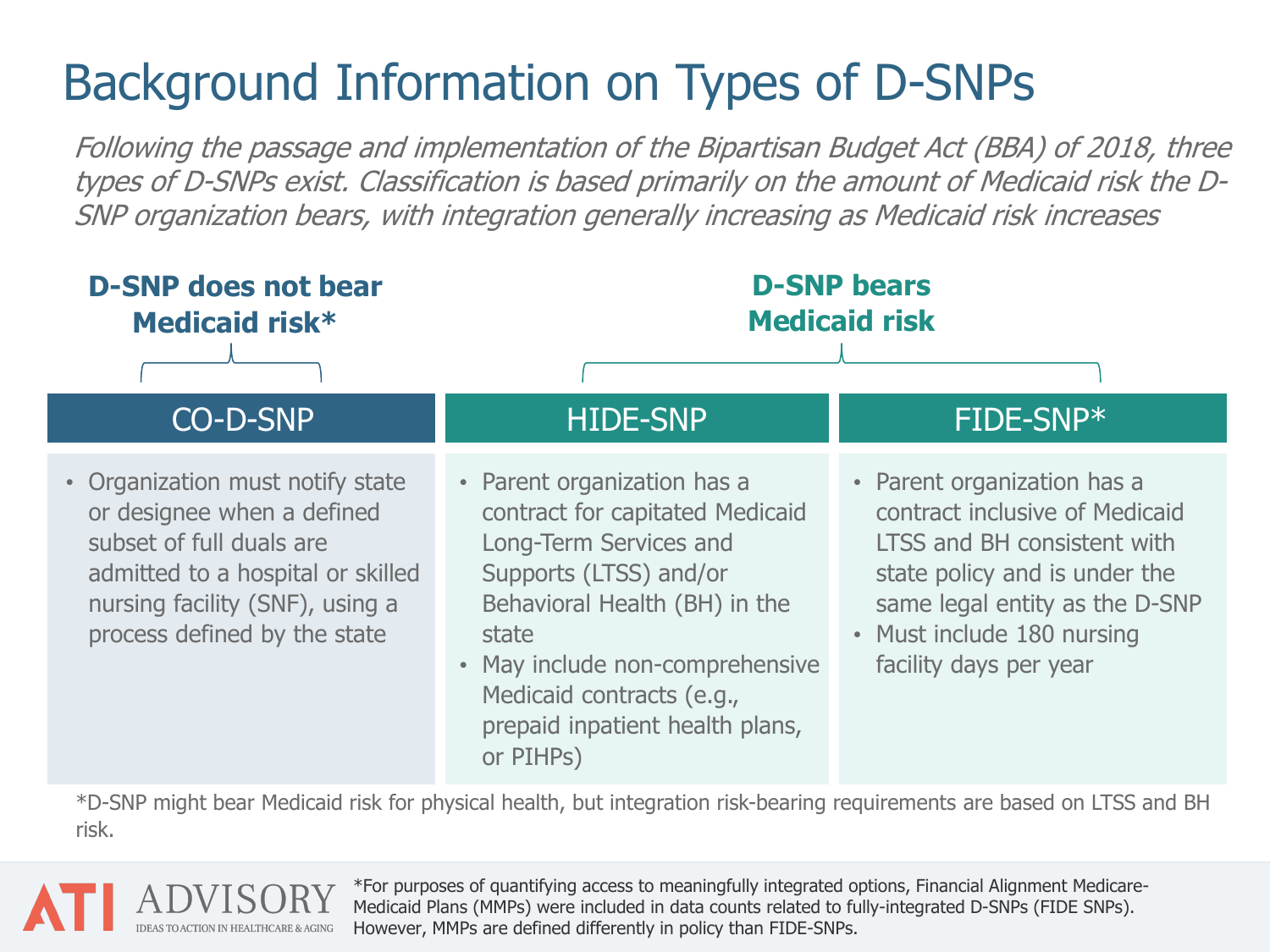### <span id="page-3-0"></span>Summary: Dual Eligible Individuals' Access to Integrated Plans

D-SNP access varies by county, and a dual eligible individual's access to integrated care depends on the degree of integration of D-SNPs in their county



Note: Percent of total dual beneficiaries in the year is based on the most integrated D-SNP available for that contract year in each county. For both years, county dual beneficiaries were based on Medicare beneficiaries' residence and Medicaid status as of 3/31/2021 and includes full and partial dual individuals.

> Source: ATI Advisory analysis of CY2021 and CY2022 of D-SNP Integration Status data, and the Medicare Beneficiary Summary File, from CMS. Counts of Medicare dual beneficiaries suppressed for no more than 15 counties and no more than 150 beneficiaries, due to privacy for small county dual populations  $(n<11)$ .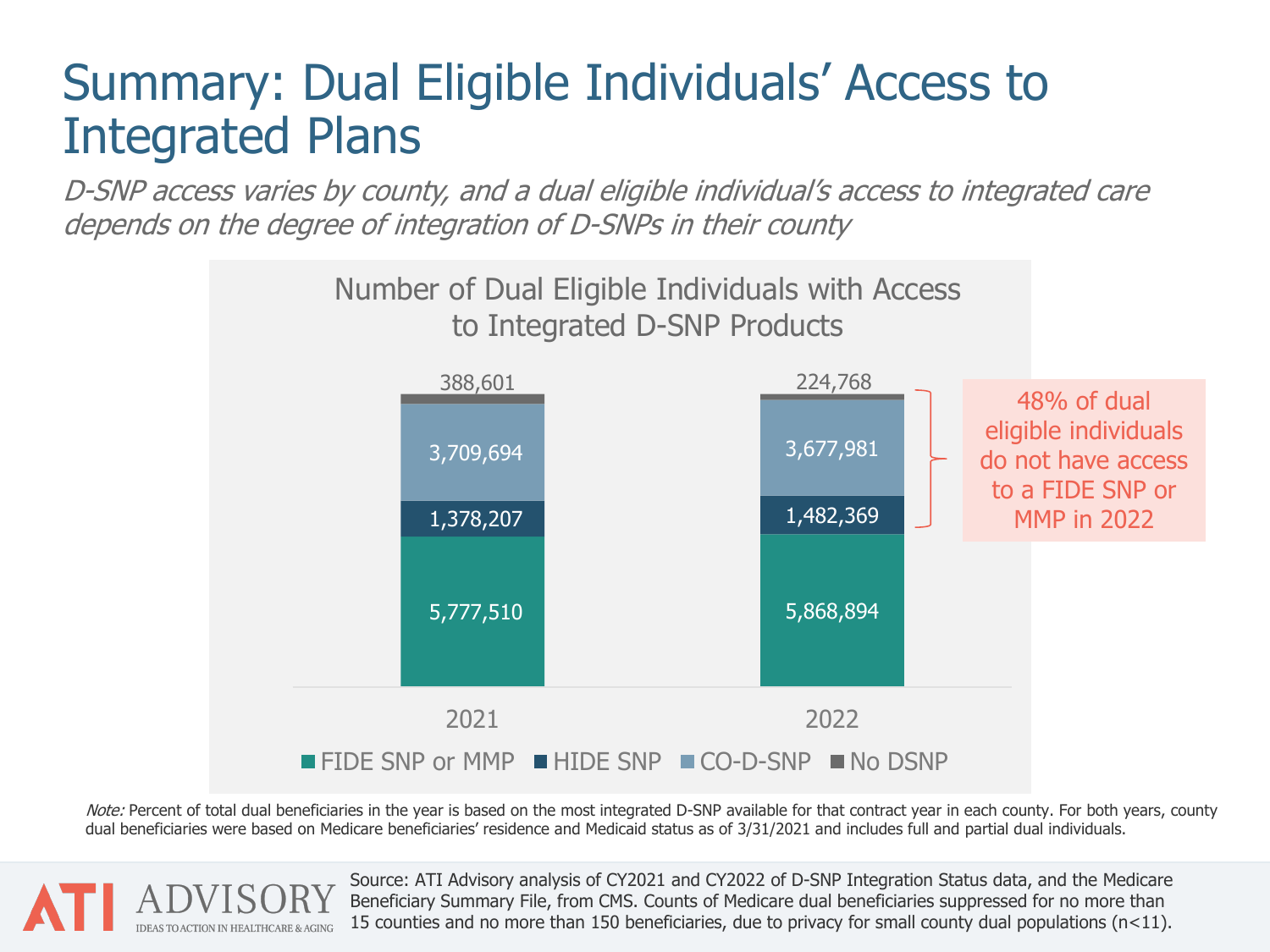# <span id="page-4-0"></span>Plan Trends

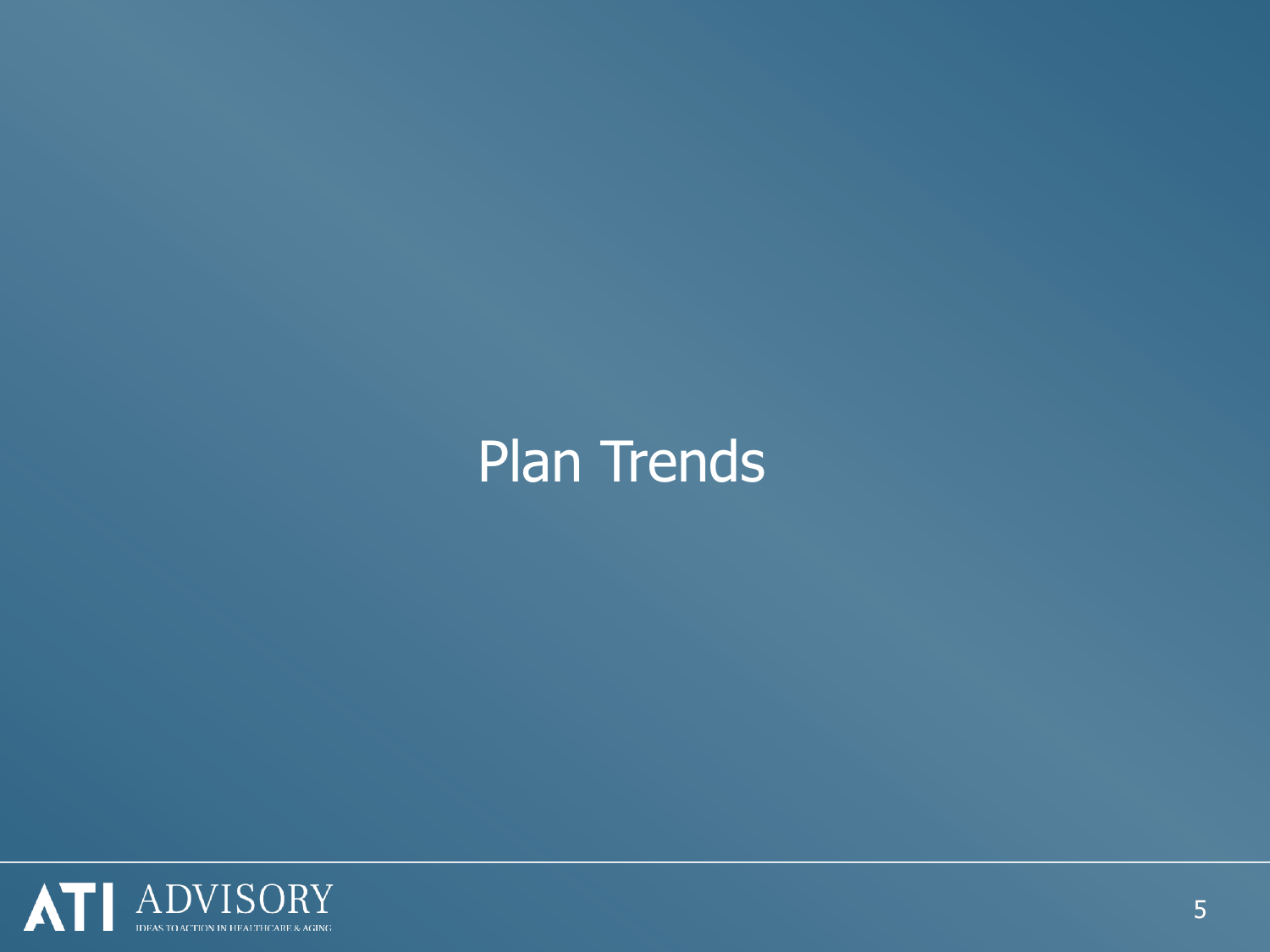### All D-SNP Types Grew from 2021 to 2022





Source: ATI Advisory analysis of CY2021 and CY2022 of D-SNP Integration Status data from CMS. Unit of analysis is the distinct combination of Contract Number, Plan ID, and state of operation.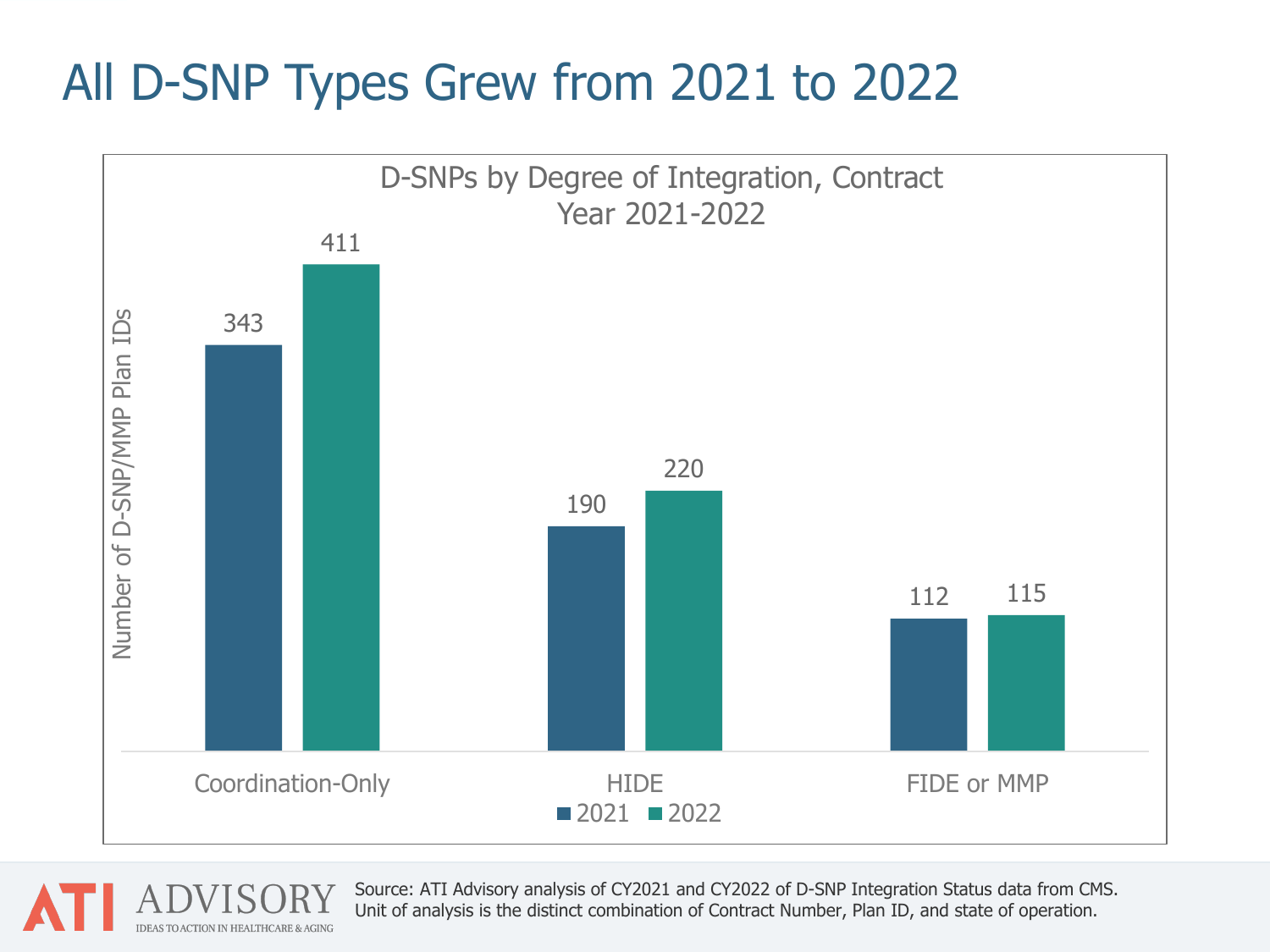### Forty-Seven States Have a D-SNP Program in 2022



Source: ATI Advisory analysis of CY2021 and CY2022 of D-SNP Integration Status data from CMS. "States" include PR and DC. Two states (SD and WY) introduced D-SNPs in 2022, both with CO-SNPs only. DC introduced a HIDE-SNP and previously only had a CO-SNP.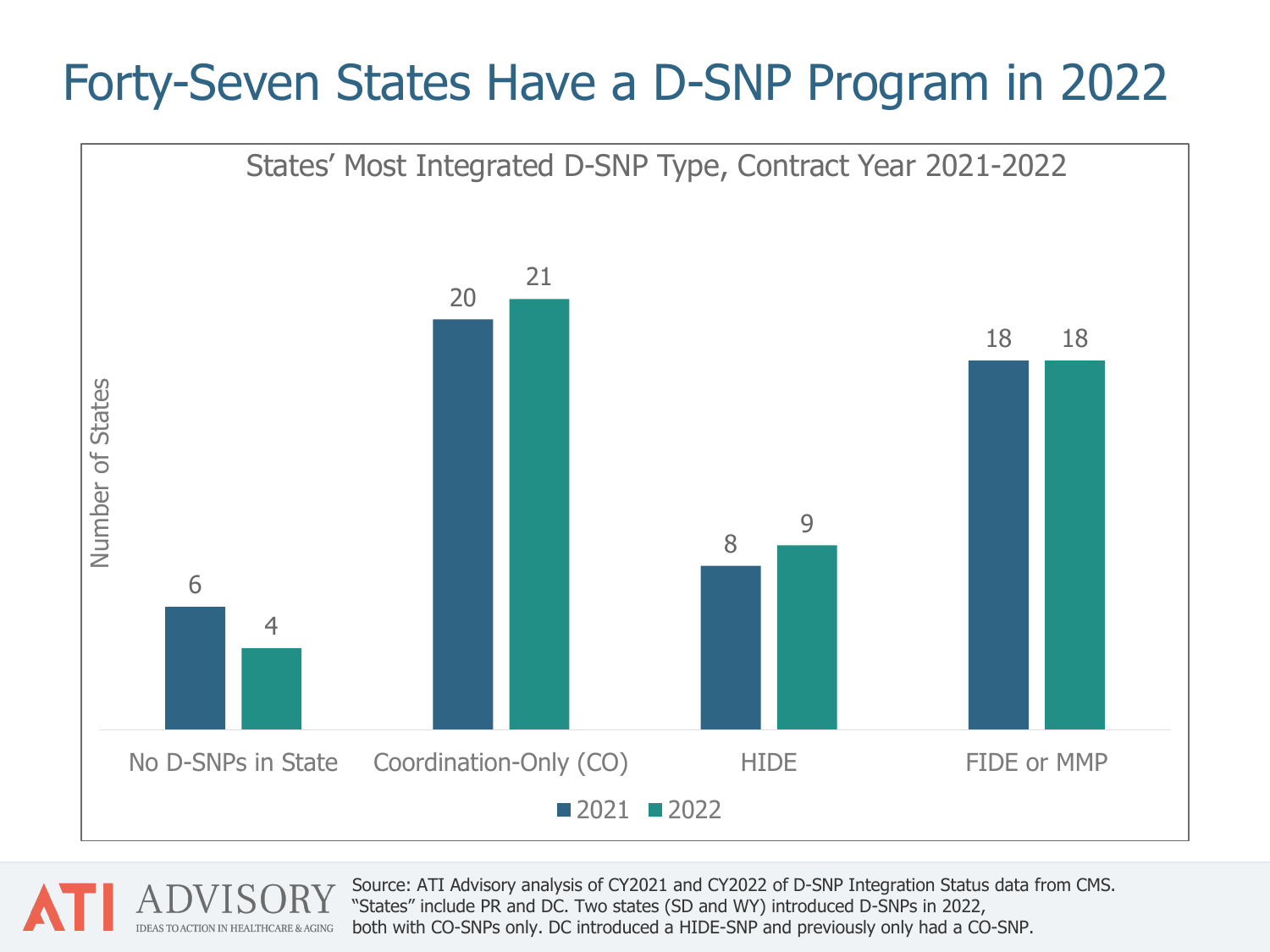# <span id="page-7-0"></span>Geographic Access

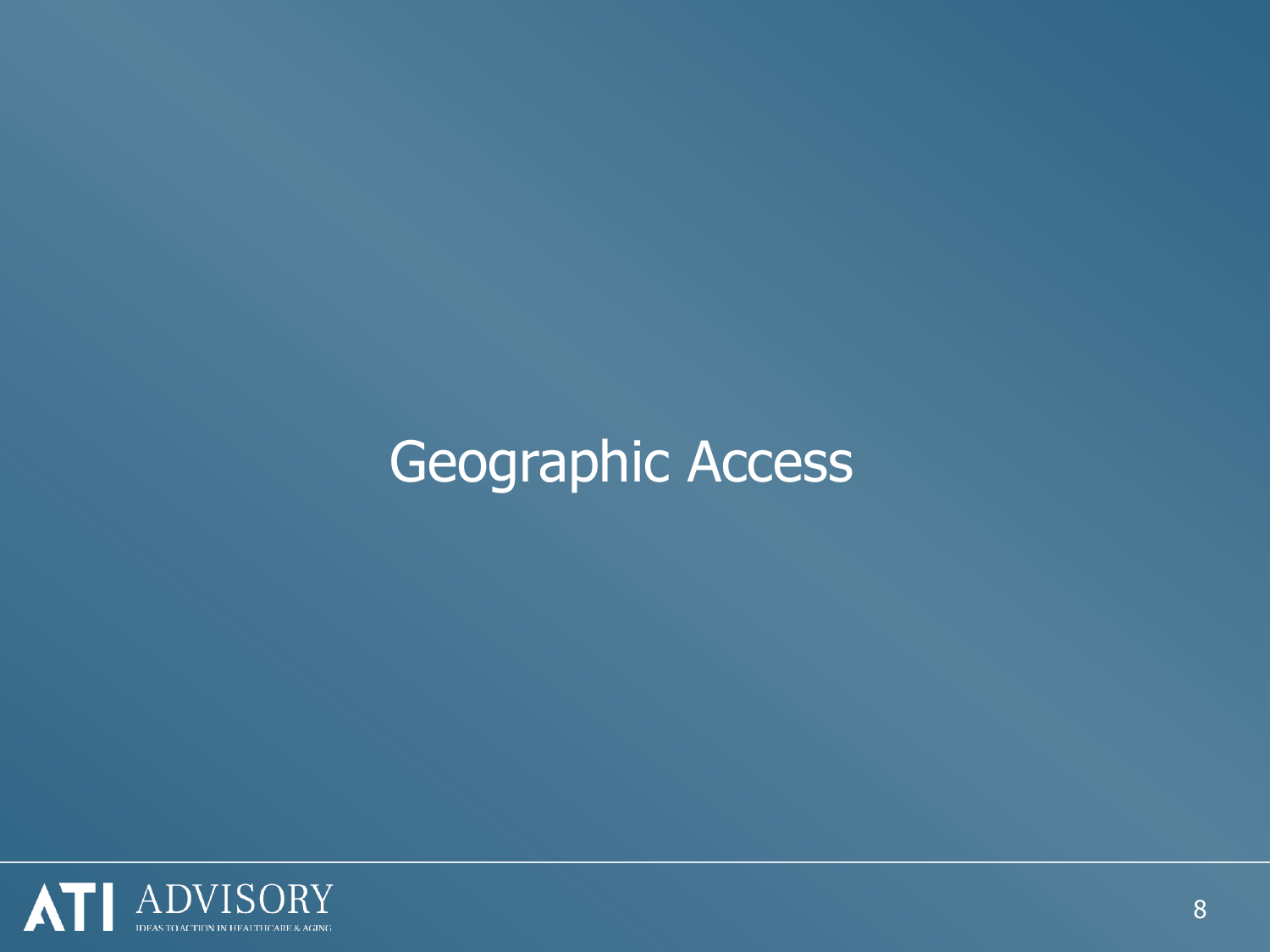### More Integrated D-SNPs Available in Most Counties



Note: We included plans even if CMS indicated their enrollment was frozen until Medicaid managed long-term care contract activation, reflecting DC and NY's redesigns of their managed care programs. We anticipate these plans will begin enrollment during the CY. Three counties in 2022 and twelve in 2021 are marked as having a higher degree of integration available than they would if we instead omitted plans with frozen Medicare enrollment.

> Source: ATI Advisory analysis of D-SNP Integration Status and PBP data from CMS. Unit of analysis is the county, including PR municipalities and DC.

TO ACTION IN HEAITHCARE & AGING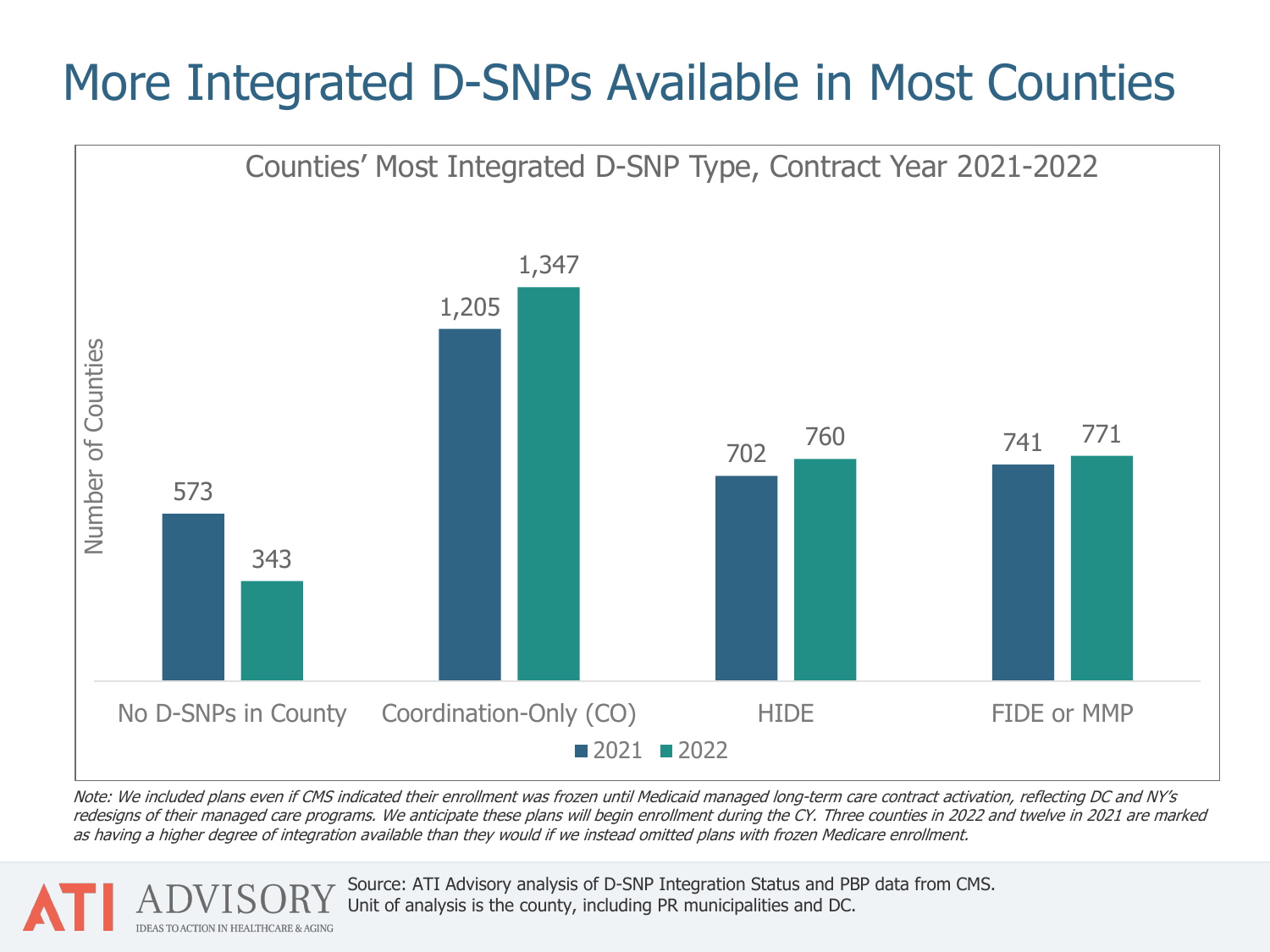### Counties' Most Integrated D-SNP, Contract Year 2021



Note: CMS indicated in February 2021 that enrollment was frozen for one or more FIDE-SNPs in 25 counties, all in NY, until Medicaid managed long-term care contract activation. In only 12 of these counties were these plans the only FIDE-SNPs:

Broome, Columbia, Delaware, Erie, Genesee, Greene, Monroe, Niagara, Onondaga, Orleans, Ulster, and Wyoming, all counties in NY.

Source: ATI Advisory analysis of D-SNP Integration Status and PBP data from CMS. We included plans even if CMS indicated their enrollment was frozen until Medicaid managed long-term care contract activation.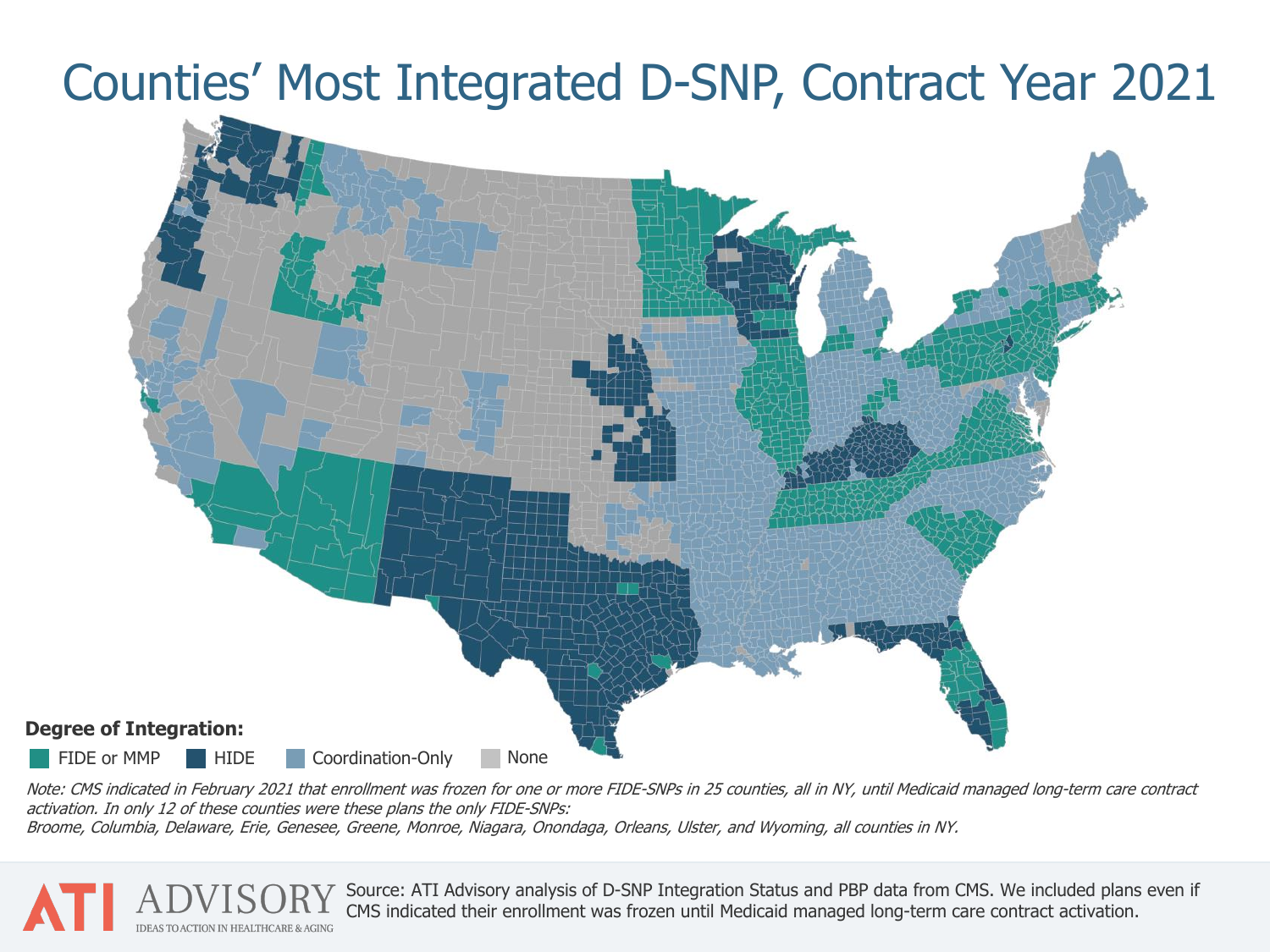#### Counties' Most Integrated D-SNP, Contract Year 2022



Note: CMS indicated that enrollment was frozen for one or more D-SNP in 30 counties, all in NY or DC, until Medicaid managed long-term care contract activation. We expect all plans will start enrollment in CY2022. Only 3 areas affected have no other D-SNPs with the same degree of integration for CY2022. Genesee County and Monroe County, in NY, have affected FIDE plans but have HIDE plans. DC has no D-SNP other than its affected HIDE plan.

**ACTION IN HEALTHCARE & AGING** 

Source: ATI Advisory analysis of D-SNP Integration Status and PBP data from CMS. We included plans even if<br>CMS indicated their annellment was frazen until Medicaid managed lang term care sentrate activation. CMS indicated their enrollment was frozen until Medicaid managed long-term care contract activation.